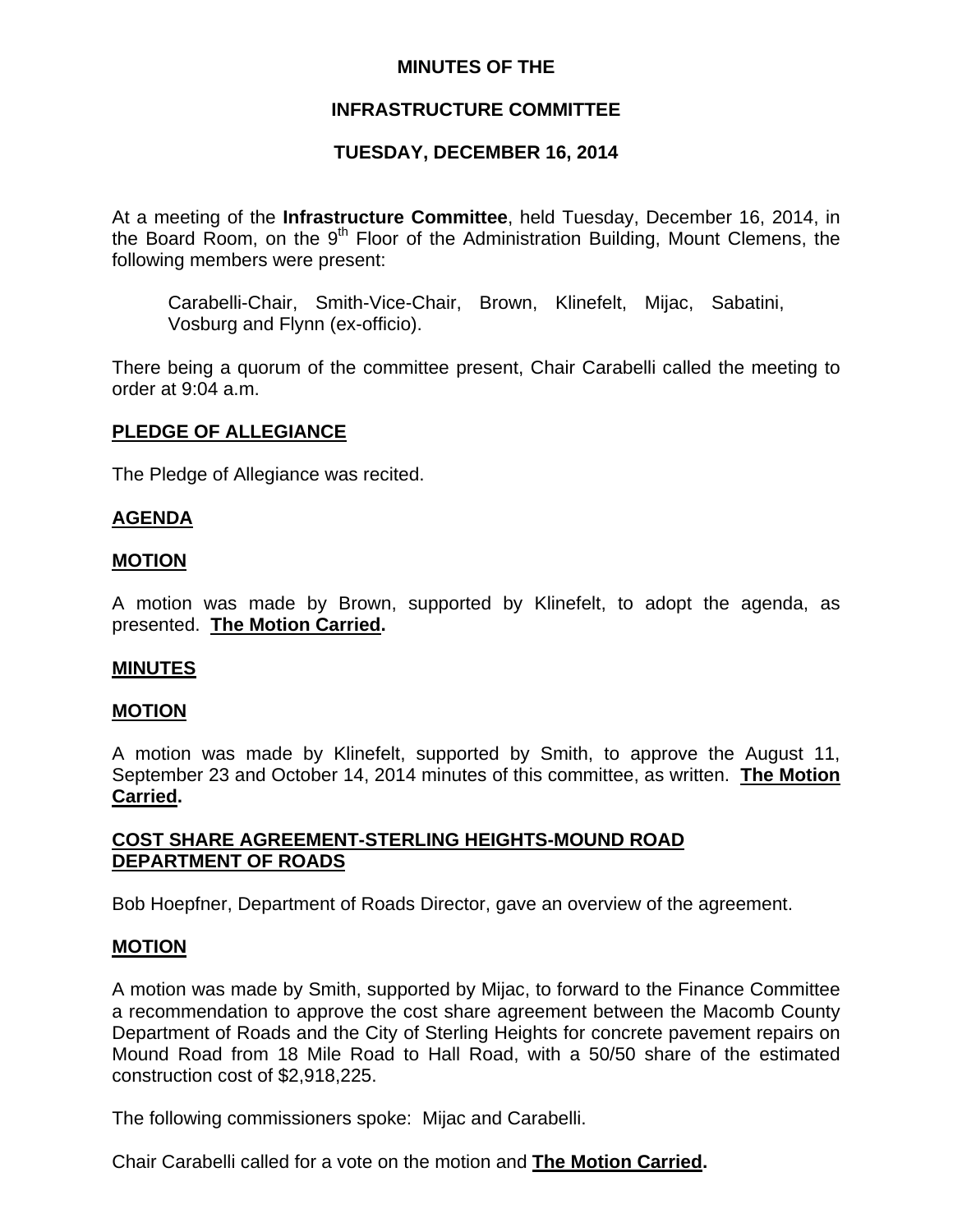# **DISCUSSION ON COUNTY'S USE OF ROAD CONTRACT WARRANTIES**

Bob Hoepfner stated that the County does not currently use warranties, but follows the Michigan Department of Transportation's standards and specifications. He said it is a very complex process, but he expects that to be a requirement of MDOT in the future.

# **MOTION**

A motion was made by Smith, supported by Vosburg, to receive and file the information provided on the County's use of road contract warranties.

The following commissioners spoke: Carabelli, Smith, Brown and Klinefelt.

Chair Carabelli called for a vote on the motion and **The Motion Carried.**

#### **END OF CALENDAR YEAR UPDATE ON COMPLETE STREETS PROJECTS**

Bob Hoepfner overviewed the chart provided on planned projects.

#### **MOTION**

A motion was made by Smith, supported by Mijac, to receive and file the update provided on Complete Streets projects.

The following commissioners spoke: Flynn and Carabelli.

Chair Carabelli called for a vote on the motion and **The Motion Carried.**

Committee moved to the next agenda item because the Enbridge representative was present.

#### **PRESENTATION ON ENERGY TRANSFER – ROVER PIPELINE PROJECT**

The following individuals were present to provide an overview on the Rover Pipeline Project: Joey Mahmoud, Vice-President of Engineering; John DeVries, Legal Counsel; Seth Willoughby, Project Manager, MI; Mark Vedral, Right of Way Manager; Evie Zois Sweeney, MHSA; Alexis Daniel, Communications and Ryan Schnepp, Federal Government Relations.

The following commissioner spoke: Brown.

#### **MOTION**

A motion was made by Klinefelt, supported by Mijac, to receive and file the presentation provided on the Rover Pipeline Project. **The Motion Carried.**